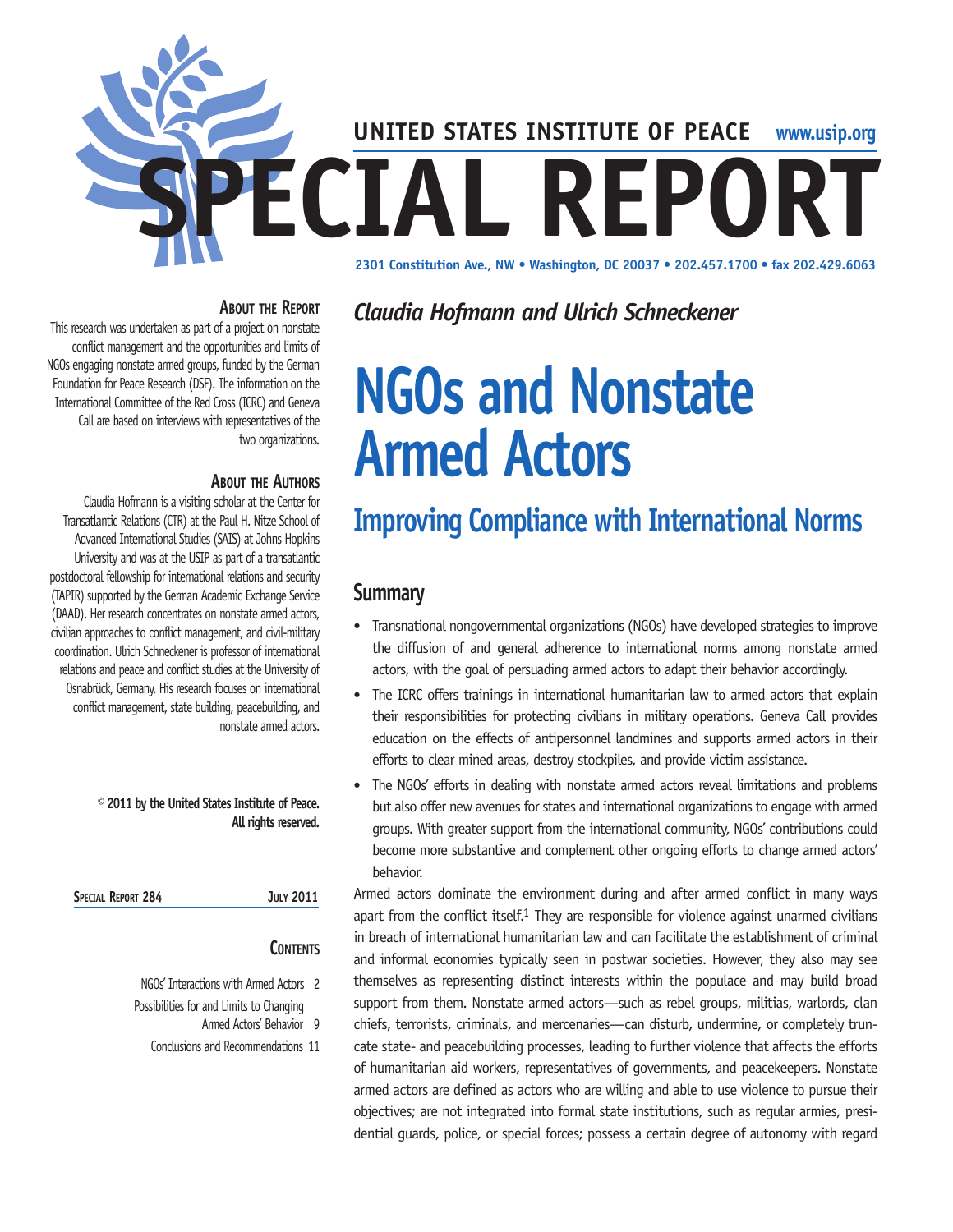#### **About the Institute**

The United States Institute of Peace is an independent, nonpartisan institution established and funded by Congress. Its goals are to help prevent and resolve violent conflicts, promote postconflict peacebuilding, and increase conflict management tools, capacity, and intellectual capital worldwide. The Institute does this by empowering others with knowledge, skills, and resources, as well as by its direct involvement in conflict zones around the globe.

#### **Board of Directors**

**J. Robinson West** (Chair), Chairman, PFC Energy • **George E. Moose** (Vice Chairman), Adjunct Professor of Practice, The George Washington University • **Judy Ansley,** Former Assistant to the President and Deputy Security Adviser under President George W. Bush • **Anne H. Cahn,** Former Scholar in Residence, American University • **Chester A. Crocker,** James R. Schlesinger Professor of Strategic Studies, School of Foreign Service, Georgetown University • **Kerry Kennedy,** President, Robert F. Kennedy Center for Justice and Human Rights • **Ikram U. Khan,** President, Quality Care Consultants, LLC • **Stephen D. Krasner,** Graham H. Stuart Professor of International Relations, Stanford University • **John A. Lancaster,** Former Executive Director of the National Council on Independent Living • **Jeremy A. Rabkin,** Professor, George Mason School of Law • **Judy Van Rest,** Executive Vice President, International Republican Institute • **Nancy Zirkin,** Executive Vice President, Leadership Conference on Civil Rights

#### *Members Ex Officio*

**Michael H. Posner,** Assistant Secretary of State for Democracy, Human Rights, and Labor • **James N. Miller,**  Principal Deputy Under Secretary of Defense for Policy . **Ann E. Rondeau,** Vice Admiral, U.S. Navy; President, National Defense University • **Richard H. Solomon,**  President, United States Institute of Peace (nonvoting)

The views expressed in this report do not necessarily reflect the views of the United States Institute of Peace, which does not advocate specific policy positions.

To request permission to photocopy or reprint materials, e-mail: permissions@usip.org to politics, military operations, resources, and infrastructure; and have an organizational structure (i.e., unlike spontaneous riots). The definition encompasses politically and ideologically motivated actors as well as profit-oriented actors.

The international community has employed a number of strategies when dealing with nonstate armed actors, ranging from counterinsurgency and containment to negotiation and mediation to integration and co-optation.2 However, these approaches reveal that state actors, such as the affected government and third countries involved in the conflict, still have difficulties in dealing with nonstate armed actors.<sup>3</sup> These difficulties are often based on states' commitment to international treaties, the decisions of the UN Security Council, diplomatic customs between sovereign states, and other political considerations, such as the fear of legitimizing armed actors. Nongovernmental organizations (NGOs) and private individuals—such as elder statesmen, including influential persons and retired high officials—command more freedom and flexibility to contact armed actors or react to their requests. Accordingly, they are often involved in the facilitation of talks, informal prenegotiations, the preparation of nonpapers, and direct mediation with armed actors on different policy levels during and after conflict.

Specialized NGOs engage nonstate armed actors to reduce the violence and instability they cause during and after conflict. Two of the most prominent civil society organizations in the field are the International Committee of the Red Cross (ICRC) and Geneva Call.<sup>4</sup> They use different approaches in dealing with armed actors, but they have the same goal: to persuade rebel groups, militias, tribal chiefs, and other armed actors to accept international norms and change their behavior as well as their internal rules and doctrines accordingly. The international norms involve, for example, the protection of civilians, the ban of certain means of warfare (such as landmines and child soldiers), and the appropriate treatment of prisoners. The primary intent of such initiatives is not necessarily more peace, but rather less violence, particularly regarding civilians and, more generally, the prevention of an increasing erosion of international humanitarian law during conflicts.<sup>5</sup> These processes of persuasion and norm diffusion can also be a starting point for further engagement with armed actors that focus on the possibility of changing their self-image or identity—an approach to which actors with postconflict political aspirations may be particularly susceptible. This engagement can, in turn, positively affect a beginning or ongoing peace process and, thus, contribute to constructive conflict management. Criminalizing such NGO efforts, as through the U.S. Patriot Act with its extended definition of terrorism and terrorist organizations, passes up such constructive opportunities to work with nonstate armed groups.

This report analyzes the approaches of civil society organizations such as the ICRC and Geneva Call in communicating international norms to nonstate armed actors. It elaborates on the different methods as well as the basic conditions and factors that affect the success of their approaches in order to evaluate the strengths and limits of NGOs in constructively dealing with nonstate armed actors. Under specific circumstances armed actors can be open-minded regarding international norms, especially if they are striving to become political actors governed by normative behavior and are willing to be judged by this behavior. Such aspirations create new avenues for internal and external actors when interacting with armed actors.

## **NGOs' Interactions with Armed Actors**

NGOs deal with armed actors in several ways as they work in the world's conflict regions.<sup>6</sup> Both NGOs and aid agencies have become an attractive resource for armed actors and thus continuously run the risk of instrumentalization.7 Employees of international and local NGOs are victims of looting, blackmail, intimidation, kidnappings, and targeted attacks.<sup>8</sup> Often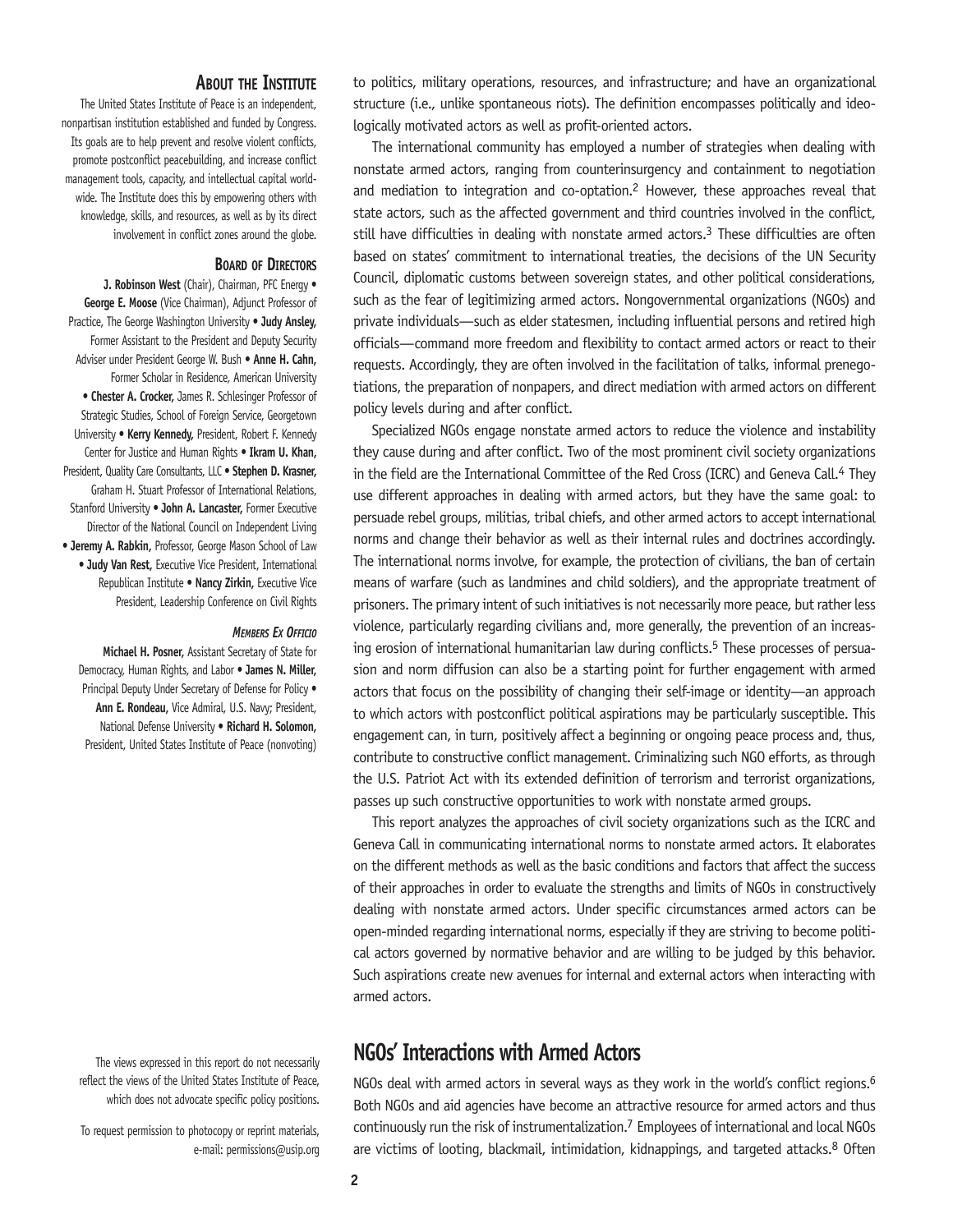#### **Figure 1. Modes of NGO Interaction with Nonstate Armed Actors**



aid deliveries, vehicles, and technical equipment are stolen or extorted. That said, more constructive forms of interaction exist between NGOs and armed actors as well, ranging from ad hoc contacts and agreements to long-term cooperation that offers NGOs personnel security, access to the local population, and promotion of a peace process. For nonstate armed actors, interaction with NGOs can bring more aid to their local constituency, improving the actors' chances of gaining legitimacy, acknowledgment, and access to other internal and external actors in order to end their political isolation and marginalization.

NGOs' different activities create different reasons for interaction with armed actors (figure 1).9 Operational services as conducted by humanitarian and development NGOs, such as Médecins Sans Frontières, CARE, InterAction, and parochial development organizations, primarily consist of tasks that aid a suffering population during and after conflict. While NGOs often work with nonstate armed actors to carry out relief projects in specific regions, contact is selective and only with regard to a dispute or an emergency; the armed actors are means to an end, as the services' main focus is the population. Public policy work concentrates mainly on lobbying, monitoring, awareness raising, and education. Organizations including Human Rights Watch, Transparency International, and the International Crisis Group denounce drawbacks and misconduct (i.e., naming and shaming), sensitize the international public to specific problems, and appeal publicly to the conflict parties to do—or not do—something. As such work focuses mainly on states and international organizations, which are in turn supposed to act against the misconduct of other actors, the engagement of nonstate armed actors is indirect.10 Conflict resolution, such as that conducted by the Carter Center, International Alert, or the Finnish Crisis Management Initiative (CMI), involves conflict management, the provision of good offices, and facilitation, be it in official or unofficial mission, of negotiations from the local to the international level.11 These activities lead to direct contact with nonstate armed actors to support negotiation processes. The duration of contact depends on a favorable occasion for negotiations and does not last beyond them. Finally, norm diffusion involves persuading nonstate armed actors to adhere to specific international norms. Contact with armed actors is direct and often long-term, for example if concluded agreements regarding international norms require a monitoring process. The two organizations described in this report, the ICRC and Geneva Call, are paradigmatic for this field of action.

The typology in figure 1 only roughly characterizes NGOs themselves, as numerous NGOs engage in multiple activities simultaneously and with different intensities. The Carter Center *For nonstate armed actors, interaction with NGOs can bring more aid to their local constituency, improving the actors' chances of gaining legitimacy, acknowledgment, and access to other internal and external actors in order to end their political isolation and marginalization.*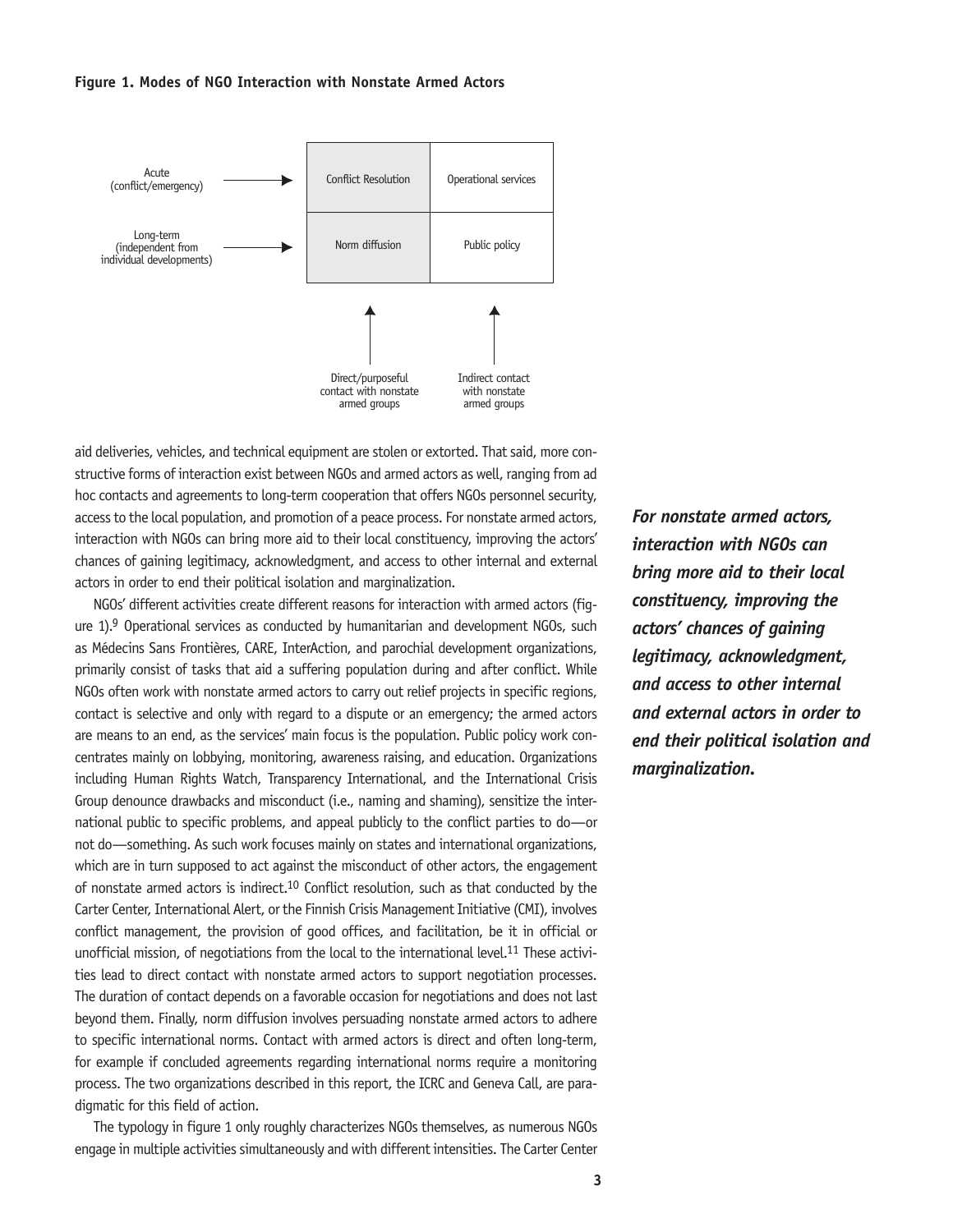is involved in conflict resolution but also—and more extensively—in operational services, in the fields of health and democracy. It also engages in public policy by reporting on grievances and problems and by attracting the attention of the American public. Similarly, the ICRC and Geneva Call are active in public policy and political lobbying to consolidate international humanitarian law and strengthen the ban on antipersonnel landmines. But distinguishing among categories of activity is instructive: There is a qualitative difference between delivering aid in conflict regions and lobbying political decision makers, on one hand, and supporting mediation between conflicting parties and promoting the adherence of international norms, on the other. The latter two are formative attributes of the ICRC and Geneva Call, regardless of their other activities.

## *The ICRC*

When the ICRC was founded as a civil organization in 1863 by Henry Dunant, its main concern was to bring relief to wounded soldiers on the battlefield and to develop international treaties that would protect the wounded as well as the medical personnel assisting them. These principles still represent the foundation for the ICRC's work, though its scope has expanded considerably. The number of employees indicates the magnitude of the ICRC's efforts: Around 800 staff work at the organization's headquarters in Geneva, around 1,400 are active as specialized staff and delegates, and around 11,000 local employees work for the organization in the field. The ICRC's specific mandate is anchored in the 1949 Geneva Conventions and the 1977 Additional Protocols, in which the organization is given specific rights and tasks during and after armed conflict, such as visiting prisoners of war, supplying food and other necessities for the civil population, reuniting families, and searching for missing persons. Furthermore, according to the Statutes of the International Red Cross and Red Crescent Movement, the ICRC also must "work for the understanding and dissemination of knowledge of international humanitarian law applicable in armed conflicts and to prepare any development thereof."<sup>12</sup> Legally, the ICRC is a private association formed under the Swiss civil code that is made up of fifteen to twenty-five Swiss citizens. Internationally, however, the ICRC enjoys the status of a legal entity under international humanitarian law and is, therefore, different from conventional NGOs. Accordingly, the organization possesses certain privileges—such as exemptions from taxes and customs—similar to those of other international organizations. Most important, however, is immunity regarding courts of law, including international war crimes tribunals and the International Criminal Court.

The ICRC strongly values impartiality, neutrality, and independence, and thus does not distinguish between state and nonstate conflict actors systematically or normatively. In practice, this means that the ICRC seeks out direct contact with state and nonstate armed actors, independent of whether they fight on the side of or against the government, and offers each the same services. At the time of writing, the ICRC is engaging more than one hundred nonstate armed actors in about thirty countries, concentrating particularly on the provisions encoded in Common Article 3 of the Geneva Conventions. This article concerns humane treatment for all persons in enemy hands; the prohibition of murder, mutilation, and torture as well as cruel, humiliating, and degrading treatment; and the taking of hostages and unfair trials.13 The ICRC employs two mechanisms to increase respect for international humanitarian law in armed conflicts: formally expressing commitment to humanitarian norms and gradually implementing them. Ideally, these mechanisms are mutually supportive, and practically, they are often pursued in parallel.

First, a range of legal tools give all actors in a conflict an opportunity to make an express commitment to international humanitarian norms. This not only instills the armed-actor leadership with a sense of self-determination and responsibility, but also circumvents their

*The ICRC is engaging more than one hundred nonstate armed actors in about thirty countries, concentrating particularly on Article 3 of the Geneva Conventions.*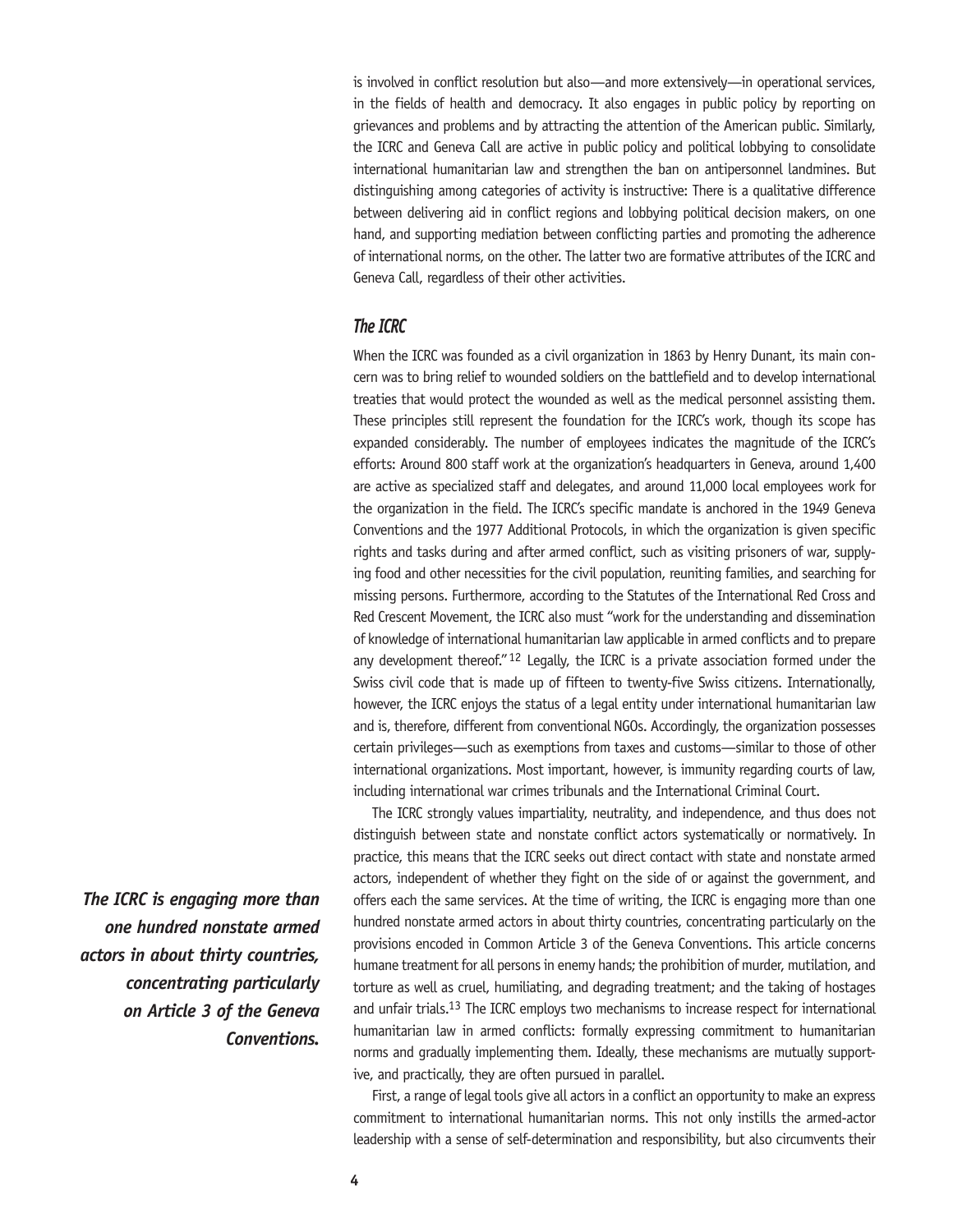feeling not to be bound by international law when they are neither involved in its creation nor allowed to sign the relevant international treaty. An express commitment may contain new legal obligations that go beyond the existing provisions (i.e., a constitutive agreement) or restate law that is already binding in noninternational conflict (i.e., a declaratory agreement). In 1992, the parties to the conflict in Bosnia and Herzegovina concluded a declaratory agreement vowing respect for the provisions of Common Article 3 of the Geneva Conventions and adding provisions regulating the protection of the wounded, sick, and shipwrecked; of hospitals and medical units; and of the civilian population. Similar agreements were made in Yemen in 1962 and Nigeria in 1967. Constitutive agreements were concluded with the government of El Salvador and the Frente Farabundo Martí para la Liberación Nacional (FMNL) in 1990, and between the government of the Philippines and the National Democratic Front of the Philippines (NDFP) in 1998, accepting human rights norms that went beyond the commitments of Common Article 3 and Additional Protocol II.

Unilateral declarations give armed actors another opportunity to express commitment to international humanitarian norms and human rights independent from any other party. In September 1987 the Coordinadora Guerrillera Simón Bolívar (CGSB), a short-lived umbrella organization of rebel groups in Colombia, declared its intention to respect international humanitarian norms. In 1991 and 1996, the ICRC received declarations from the National Democratic Front of the Philippines. Such agreements have also been part of cease-fire or peace agreements. The 2002 cease-fire agreement between the government of Angola and the União Nacional para a Independência Total de Angola (UNITA) contained an additional section that guaranteed the halting of all force movements in the reinforcement or occupation of new military positions. The cease-fire agreement between the government of the Democratic Socialist Republic of Sri Lanka and the Liberation Tigers of Tamil Eelam (LTTE), also in 2002, included an additional article on protecting the population against hostile acts, such as torture, intimidation, abduction, extortion, and harassment.

The second mechanism represents the main part of the ICRC's concept. It follows the premise that, if violations are to be avoided, rules and regulations need to become an integral part of the behavior of armed actors in military operations. Generally, the process begins by disseminating information about existing humanitarian regulations, as it cannot be assumed that armed actors have comprehensive knowledge of international law or its implications for their operations. Subsequent work addresses four dimensions in particular: doctrine, education and training, equipment, and effective sanctions. Ideally, changes in these four dimensions are mutually reinforcing, so that the entire process is a comprehensive approach requiring continual and long-term interaction with an armed actor, accounting for the time the actor needs to execute and implement all necessary organizational changes. To influence behavior, international humanitarian norms have to become a common and integral part of an actor's doctrine. For this to happen, the humanitarian norms have to be incorporated into all directives, procedures, rules of behavior, and handbooks concerning the training, terminology, and decision-making processes of fighters, strategically and tactically. Special handbooks need to be compiled that speak to the relevant levels and specializations of the armed organization, such as different levels of command or fighters in populated areas. Even if no systematic curriculum exists, nonstate armed actors have some form of educational system that at least covers weapons training, which can be used for humanitarian purposes. Additionally, the ICRC offers training courses for teachers, trainers, and legal advisers of nonstate armed actors. The highest level of command must equip fighters to minimize or avoid violations of international humanitarian norms, and the ICRC is authorized to inspect would-be combatants during training to determine whether they are equipped to carry out the provisions of international humanitarian law. During these training situations, the ICRC also aims to demonstrate to fighters the effects their weapons

*The ICRC is authorized to inspect would-be combatants during training to determine whether they are equipped to carry out the provisions of international humanitarian law.*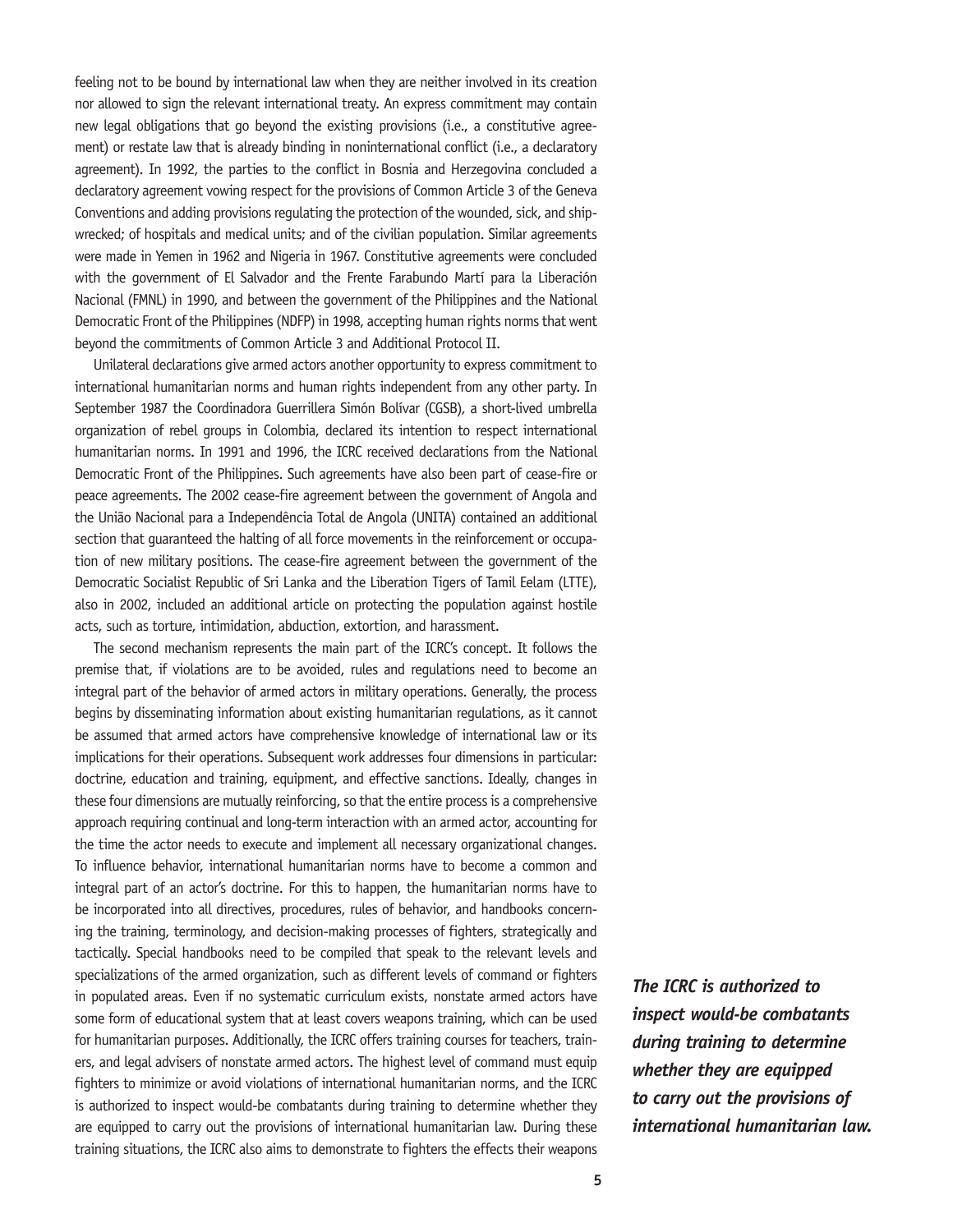have on civilian victims. Finally, the ICRC stresses that sanctions within the group itself must not violate international law and human rights: While commanders must be able to discipline fighters, especially punish violations of rules and regulations, sanctions must be applied consistently and reasonably to demonstrate the earnestness of the leadership and their commitment to international humanitarian norms.

To subject the entire integration process to a continuous evaluation, the ICRC developed a scorecard for state military and police that records the state of an actor's integration—and violations—of international humanitarian law. The first practical applications of the scorecard have met serious challenges, such as the confidentiality of documentation necessary for an evaluation, the organizational complexity of developed military and police forces, and the need to repeat an evaluation periodically. The ICRC has not yet been able to design a corresponding scorecard for nonstate armed actors at all, as the groups in question are too different from one another to summarize according to common criteria.

Independent from which particular engagement strategy is used for a particular armed actor, the ICRC focuses on strategic argumentation.14 To be effective, discussions and dissemination sessions with armed actors need to be adapted to the motivations and interests of the actors. They need to explain why it is in the actors' best interests to adhere to international humanitarian law. The ICRC has used several arguments in the past. First, adhering to international humanitarian law might improve actors' reputations, on the international and local levels and among their allies and constituency. Additionally, the actor may gain the moral high ground that could lead to political gains. Second, if an actor develops a reputation for treating prisoners of war well, people might surrender to it more easily. Third, while reciprocity is not necessary for international humanitarian law to apply, it is more likely that the other side will treat an actor's members well after taking them prisoner if it sees the actor treat its prisoners in a similar manner. Fourth, violations of international humanitarian law may be disadvantageous in the long run, in damage to an actor's reputation, a loss of support, or ostracism by the population. By the same logic, compliance might benefit the actor. Adherence to international humanitarian norms also may help facilitate postconflict reconciliation. Fifth, international humanitarian norms may preserve military interests; they were originally developed by military commanders, accounting for the balance between military needs and humanity. It is not only more humane, but also in the commander's interest to have well-disciplined troops and a functioning command structure. Sixth, adherence to international humanitarian law may save resources, especially in keeping infrastructure intact. Finally, recent developments in the prosecution of violations of international law during conflict, such as through the International Criminal Tribunal for Yugoslavia (ICTY), the International Criminal Tribunal for Rwanda (ICTR), and the International Criminal Court (ICC), have strengthened the international legal framework, making prosecution of violations more likely.

Whether the above mechanisms and arguments succeed in changing armed actors' behavior depends mostly on whether the ICRC is granted access to actors' leadership, and whether this contact can be maintained over a longer period. The ICRC's approach to armed actors is top down, relying on the cooperation of both political and military leadership. In its efforts, however, the ICRC is supported by its distinct status and reputation as a neutral humanitarian organization that engages nonstate armed actors in the same way it engages state actors regarding their obligations under international humanitarian law. All weapons bearers are subject to the same normative demands. This transparency awards the ICRC an exceptional credibility; at the same time, this credibility has to be reaffirmed in each individual case through the personal interactions of ICRC delegates.

*The ICRC focuses on strategic argumentation adapted to the motivations and interests of the actors.*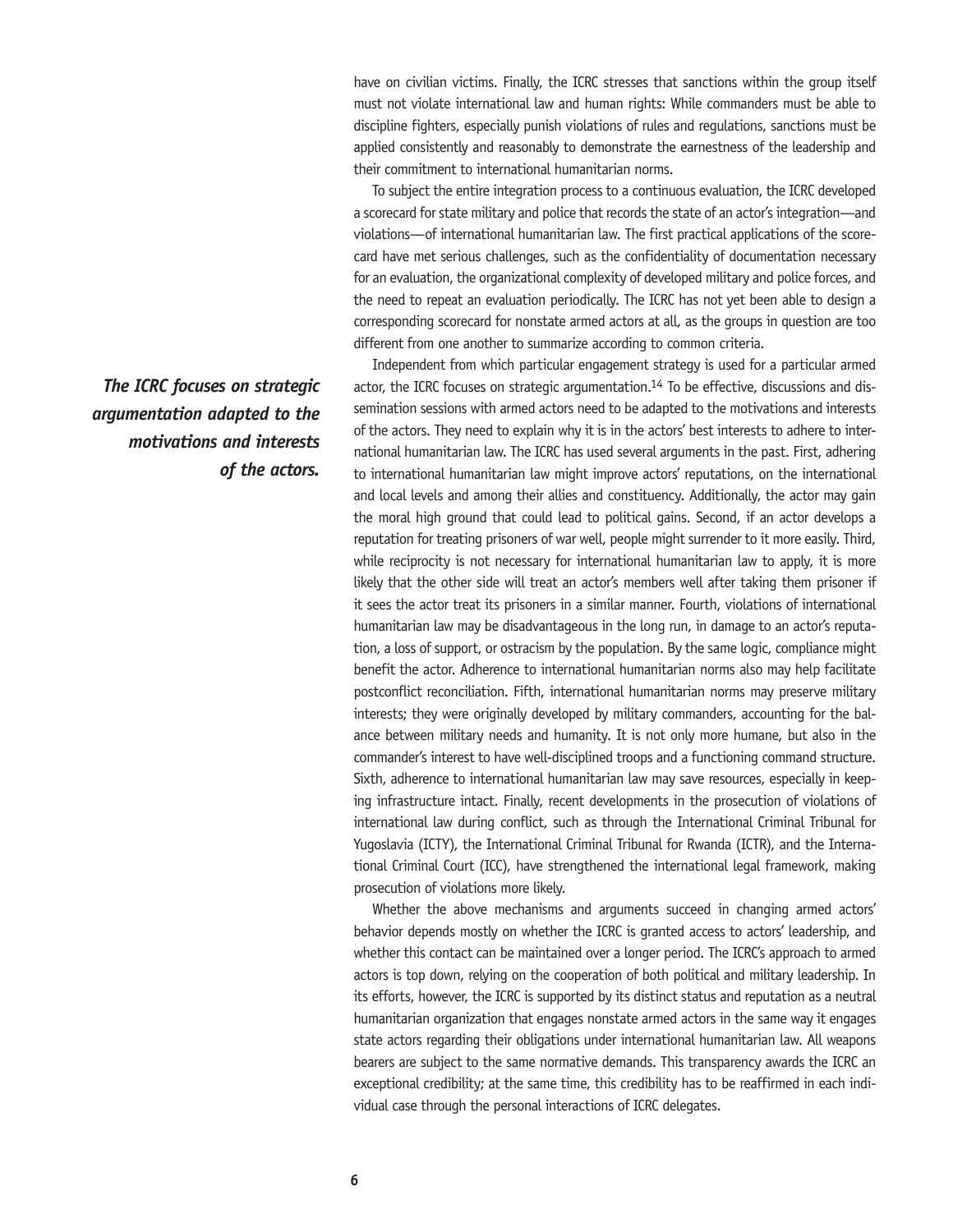## *Geneva Call*

Geneva Call, founded in 2002, directly engages nonstate armed actors to increase their adherence to international humanitarian norms, particularly international humanitarian law and international human rights law. The NGO currently addresses three issue areas: adherence to the universal antipersonnel mine ban, respect for children in armed conflict, and respect for the rights of women in conflict. The bulk of Geneva Call's work, however, focuses on landmines, specifically in territory that nonstate armed actors control. Many nonstate armed actors maintain antipersonnel landmines as a part of their standard arsenal due to their low cost, availability, uncomplicated production, and simple use. Actors manufacture, trade, sell, and use landmines to advance their goals. Today, more than seventy states are believed to be affected by mines; in the past ten years, landmines, explosive remnants of war (ERW), and victim-activated improvised explosive devices (IED) have caused approximately 74,000 casualties. An inquiry conducted in 2006 found that forty nonstate armed actors in at least seven countries reportedly used landmines between 2003 and 2005.15 Experts estimate that 10 to 40 percent of landmines fail to explode as intended, then remain active and make access to certain areas highly dangerous. Landmines used by nonstate armed actors in particular tend to be first-generation mines without activity limits, possibly remaining active for decades. Landmines can impede a country's development for multiple generations; simultaneously, they impair the nonstate armed actor by killing and maiming its own fighters, restricting troop movements, and diminishing support that they might otherwise have enjoyed in the affected population.

The 1997 Convention on the Prohibition of the Use, Stockpiling, Production, and Transfer of Anti-Personnel Mines and on their Destruction—otherwise known as the Ottawa Treaty internationally regulates the use of landmines. Nonstate actors did not participate in the negotiation process and are not eligible to sign the treaty because they lack appropriate status. They are subject to the provisions of the Ottawa Treaty if their home state is a signatory party, but in practice, they often do not know about their responsibilities regarding the landmines ban and do not feel bound by them because they did not expressly agree to the provisions. Without the active inclusion and assistance of nonstate armed actors, however, the landmines problem is not being addressed in its entirety. For this reason, Geneva Call aims to persuade armed actors to change their behavior and respect the international landmines ban. For this purpose, it has designed an innovative mechanism that allows armed actors to commit to the norms of the Ottawa Treaty by signing the Deed of Commitment for Adherence to a Total Ban on Anti-Personnel Mines and for Cooperation in Mine Action between the NGO and the armed actor. The mechanism attempts to balance the shortcomings of international law by offering a parallel process for nonstate armed actors that enables them to actively enter a formal commitment to the ban of antipersonnel landmines. Under the deed, the armed actor agrees to several conditions: first, to acknowledge the norm of a total ban on antipersonnel landmines established by the 1997 Ottawa Treaty; second, to adhere to a total ban of antipersonnel landmines, which includes the complete prohibition on all use, development, production, acquisition, stockpiling, retention, and transfer of mines; third, to cooperate in and undertake stockpile destruction, mine clearance, victim assistance, mine awareness, and various other forms of mine action; fourth, to allow and cooperate in the monitoring and verification of the commitment, which entails visits and inspections by Geneva Call and other independent international and national organizations, as well as the provision of necessary information to those organizations; and fifth, to issue the necessary orders and directives to commanders and fighters, including measures for information dissemination, training, and disciplinary sanctions.

*The bulk of Geneva Call's work focuses on landmines, specifically in territory that nonstate armed actors control.*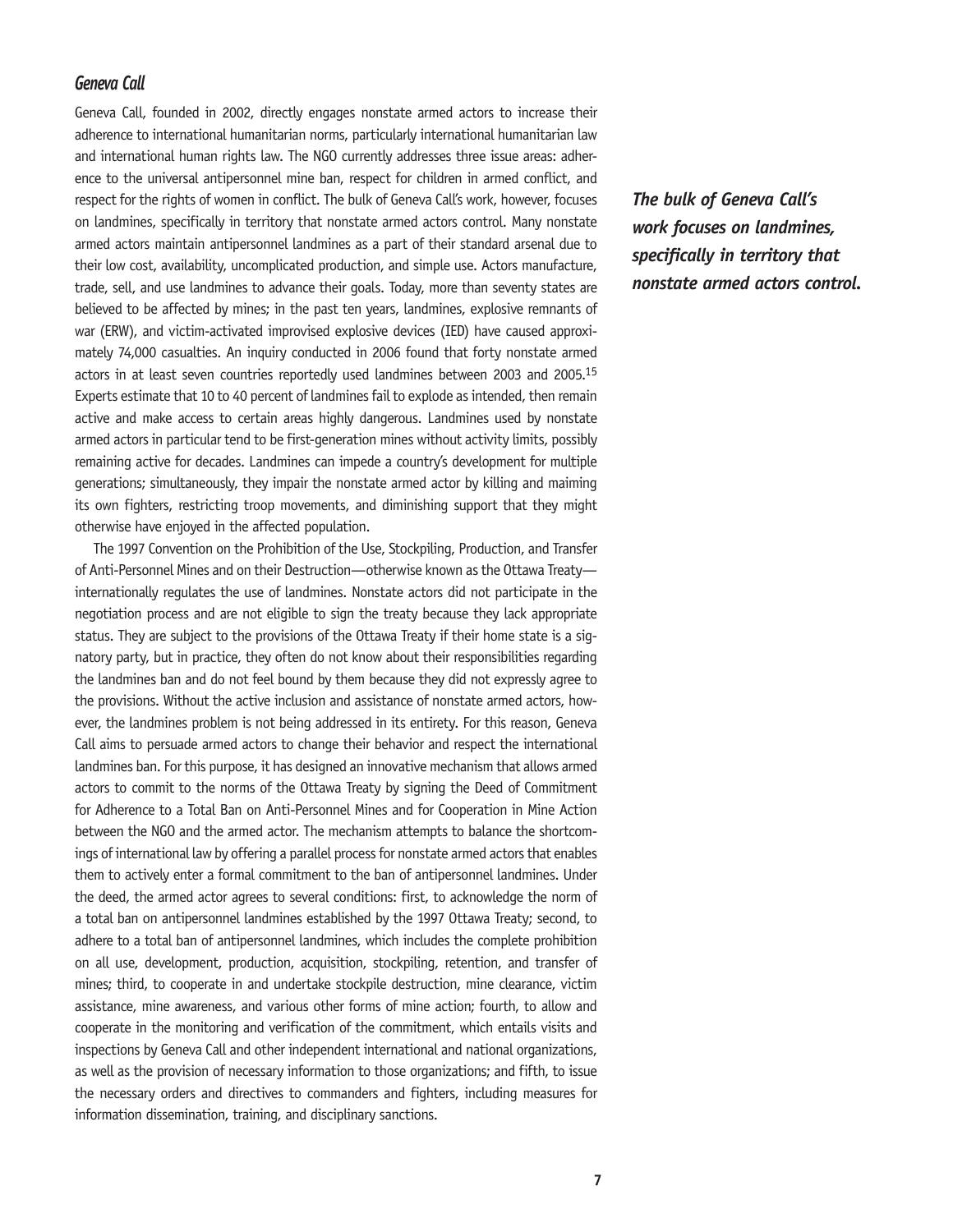Additionally, Article 6 of the deed explains that signing the deed does not alter the legal status of the nonstate armed actor, pursuant to Common Article 3 of the Geneva Conventions. The deed itself is most commonly seen as a unilateral declaration by the armed actor, with Geneva Call and the government of the Republic and Canton of Geneva serving as witnesses. It is signed by an individual representing and acting in the name of the armed actor, often in the historic Alabama Room at the Hôtel-de-Ville in Geneva, where the Geneva Convention was signed in 1864.

Geneva Call currently engages approximately sixty armed actors. Forty-one armed actors have signed the deed, seventeen from Somalia alone and six from Myanmar. The others are from Burundi, India, Iran, Iraq, the Philippines, Sudan, Turkey, and Western Sahara.16 Several other actors have not signed the deed but have pledged to prohibit or limit the use of antipersonnel landmines, either through individual unilateral declarations or as a part of a cease-fire agreement with the government. Still others have undertaken mine clearance and victim assistance in areas under their control. The government of Somaliland refuses to sign the deed because it considers itself to be a state and aspires to sign the Ottawa Treaty instead.

In most cases the armed actors have already begun mine clearings and other action. Geneva Call supports the implementation of the deed and monitors the progress made. In 2008, the NGO facilitated technical assistance through specialized organizations to destroy stockpiles held by two signatory groups in Western Sahara and Somalia. Two other signatories in Burundi and Sudan reported to Geneva Call the complete destruction of their stockpiles after having joined the respective government; a signatory in the Republic of Myanmar/Burma reported clearing all its landmines and mine components; one signatory reported a stockpile located in Northern Iraq as destroyed. In Somalia, Geneva Call arranged for the assistance of a specialized organization to undertake explosive ordnance disposal (EOD) and to provide emergency support to mine victims. Additionally, Geneva Call organized workshops, mine risk education (MRE) seminars, and surveys in areas under signatories' control in cooperation with partner organizations.

Geneva Call establishes contact with nonstate armed actors in three ways. First is directly, for the purpose of a dialogue on landmines, as with the Mouvement des Nigeriens pour la Justice (MNJ), the Partiya Karkerên Kurdistan (PKK), the Partîya Demokrata Kurdistan (PDK), the Patriotic Union of Kurdistan (PUK), and Al Houtis in Yemen. Second, contact has been facilitated indirectly through third parties, most commonly through local NGOs or civil society groups, but also through other nonstate armed actors, as occurred with the Mouvement des forces démocratiques de Casamance (MFDC), Palipehutu-FNL in Burundi, the Ejército de Liberación Nacional (ELN) in Colombia, the Liberation Tigers of Tamil Eelam (LTTE) in Sri Lanka, and the Partiya Jiyana Azad a Kurdistanê (PJAK). Third, some actors have contacted Geneva Call directly to begin a dialogue on antipersonnel landmines after having heard of Geneva Call's initiative, as did Chin National Front in Myanmar/Burma. Geneva Call does not begin a dialogue with an armed actor until it has thoroughly analyzed the group's character, aims, leadership, internal structure, past practices, and the like; assessed the dynamics of conflict and other factors, such as the capabilities of armed actors and their assumed commitment, to assure maximum security; considered the probability of success; and developed the right arguments that persuade the particular nonstate armed actor to give up landmines and adhere to a total ban. According to Geneva Call, armed actors are willing to sign and commit to the deed for several reasons. These include improving the quality of life in the territory controlled by them, enabling mine action programs, and protecting their constituency; improving political stability; confirming for itself that it is respected as an organization and taken seriously by an international (non-governmental) actor, coming from an internationally highly respected country (i.e., the Swiss factor); demonstrating the ability to

*Geneva Call does not begin a dialogue with an armed actor until it has thoroughly analyzed the group's character, aims, leadership, internal structure, past practices, and developed the right arguments that persuade the particular nonstate armed actor to give up landmines and adhere to a total ban.*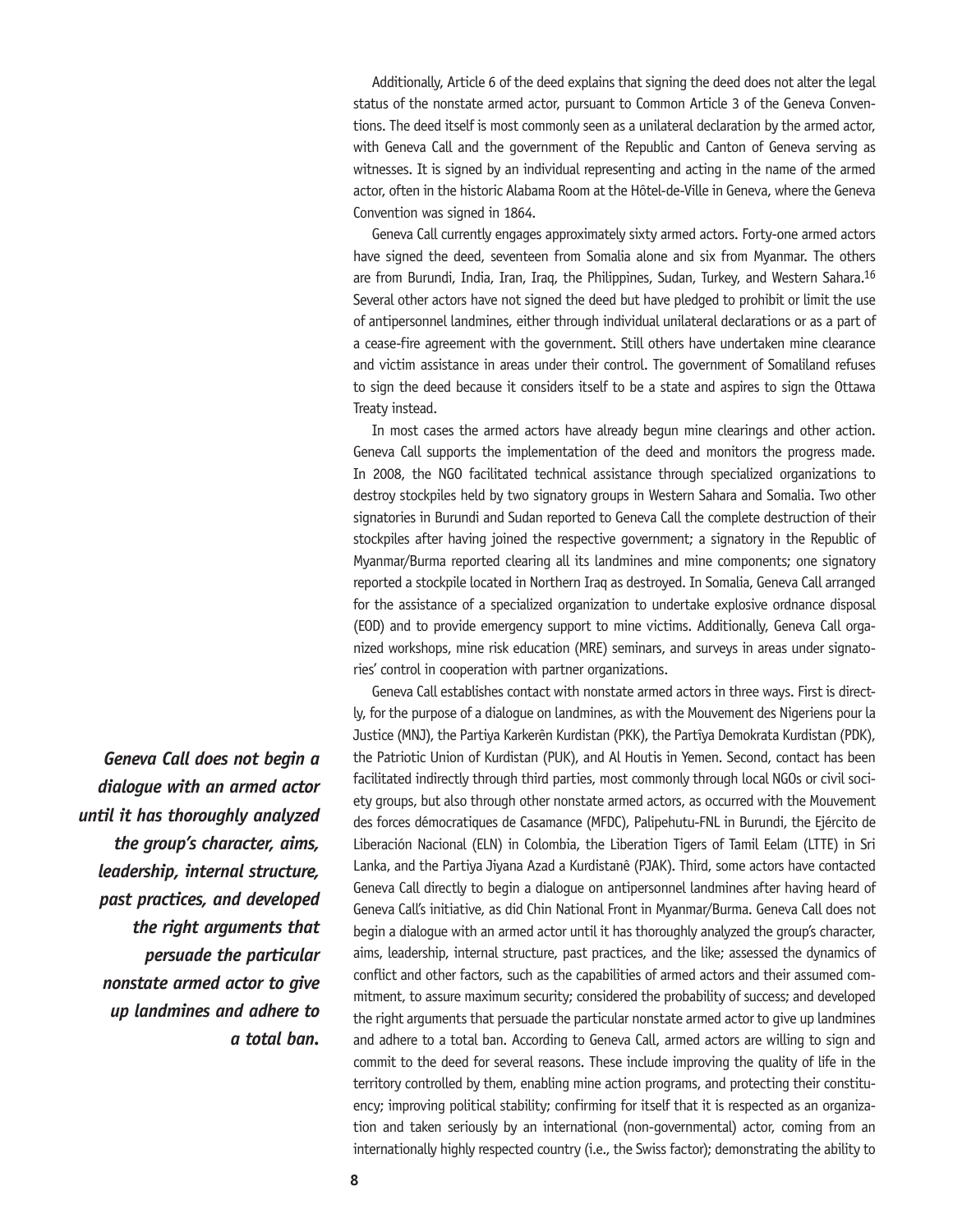uphold the principles of international humanitarian law and, consequently, aspiring to gain international reputation and respect; and accepting the relatively limited military utility of antipersonnel mines, which may indiscriminately wound, maim, and kill enemies, their constituencies, and their own fighters, and harm their military capacity.

To follow up allegations of deed violations, Geneva Call has developed a monitoring mechanism that can, in practice, be difficult to employ, as the parties to the conflict may not actually have an interest in verifying claims. This is true for armed actors as well as governments if allegations are only made to discredit the opposition internationally. Monitoring, therefore, may involve self-reporting and progress reports (e.g., the Polisario Front), evaluation through local NGOs and civil society (e.g., PKK in Turkey), and following up on accusations (e.g., Moro Islamic Liberation Front in the Philippines). In practice, this method may not be entirely satisfying and convincing (see, e.g., Puntland, Somalia, and the Philippines). The NGO maintains, however, that most nonstate armed actors abide by the core of the prohibitions on the use, production, acquisition, and transfer of landmines. Armed actors are also undertaking demining, stockpile destruction, mine risk education, and victim assistance, and often collaborate with specialized humanitarian organizations for this purpose. Moreover, armed actors' decisions to abstain from using landmines have in the past facilitated the ascension of states to the 1997 Ottawa Treaty, as social pressure on the state government built up once a local nonstate armed actor had signed the deed of commitment. This happened in Sudan after the signature of the Sudan People's Liberation Movement/Army (SPLM/A) and in Iraq after the ascension of the Kurdistan Democratic Party (KDP) and regional governments led by the Patriotic Union of Kurdistan (PUK). Although not party to the Ottawa Treaty, Morocco submitted a voluntary report to Geneva Call and invited the organization in 2008 to form recommendations for the government after Geneva Call had engaged the rebel Polisario Front successfully in 2005.17

Efforts to ban landmines have a strong technical dimension, as armed actors often need more information to avoid mistakes when handling and disposing of these weapons. Unlike the ICRC, Geneva Call does not have special status; it depends on host governments to at least tolerate its activities. But even if governments attempt to obstruct Geneva Call's efforts and refuse to give access to territory controlled by the armed actors, even state actors have an interest in controlling and containing antipersonnel landmines. They are equally affected, and responsible for protecting civilians. Whether Geneva Call's approach can be transferred to other issue areas, such as women and child soldiers, remains to be seen.

## **Possibilities for and Limits to Changing Armed Actors' Behavior**

Despite their different sizes, histories, and goals, the ICRC and Geneva Call employ similar mechanisms regarding norm diffusion. They focus heavily on transmitting information and knowledge, including technical knowledge. They aim to persuade armed actors with arguments that speak to their particular positions in a conflict (i.e., an empathic approach). They are interested in a long-term relationship based on trust and offer targeted measures to build the armed actors' capacities in a particular field. In short, ICRC and Geneva Call explain to armed actors what they are supposed to do and why—and, furthermore, lay out concrete ways for them to implement the norms in question. Using the language developed in the literature on norm diffusion, both organizations practice first and foremost informational diffusion through strategic communication, procedural diffusion through institutionalized forms of cooperation, and transference through aid and support for implementing norms.<sup>18</sup> ICRC and Geneva Call work with different intensities, depending on the consistency, duration, and level of trust in the interaction with nonstate armed actors.

*ICRC and Geneva Call explain to armed actors what they are supposed to do and why—and, furthermore, lay out concrete ways for them to implement the norms in question.*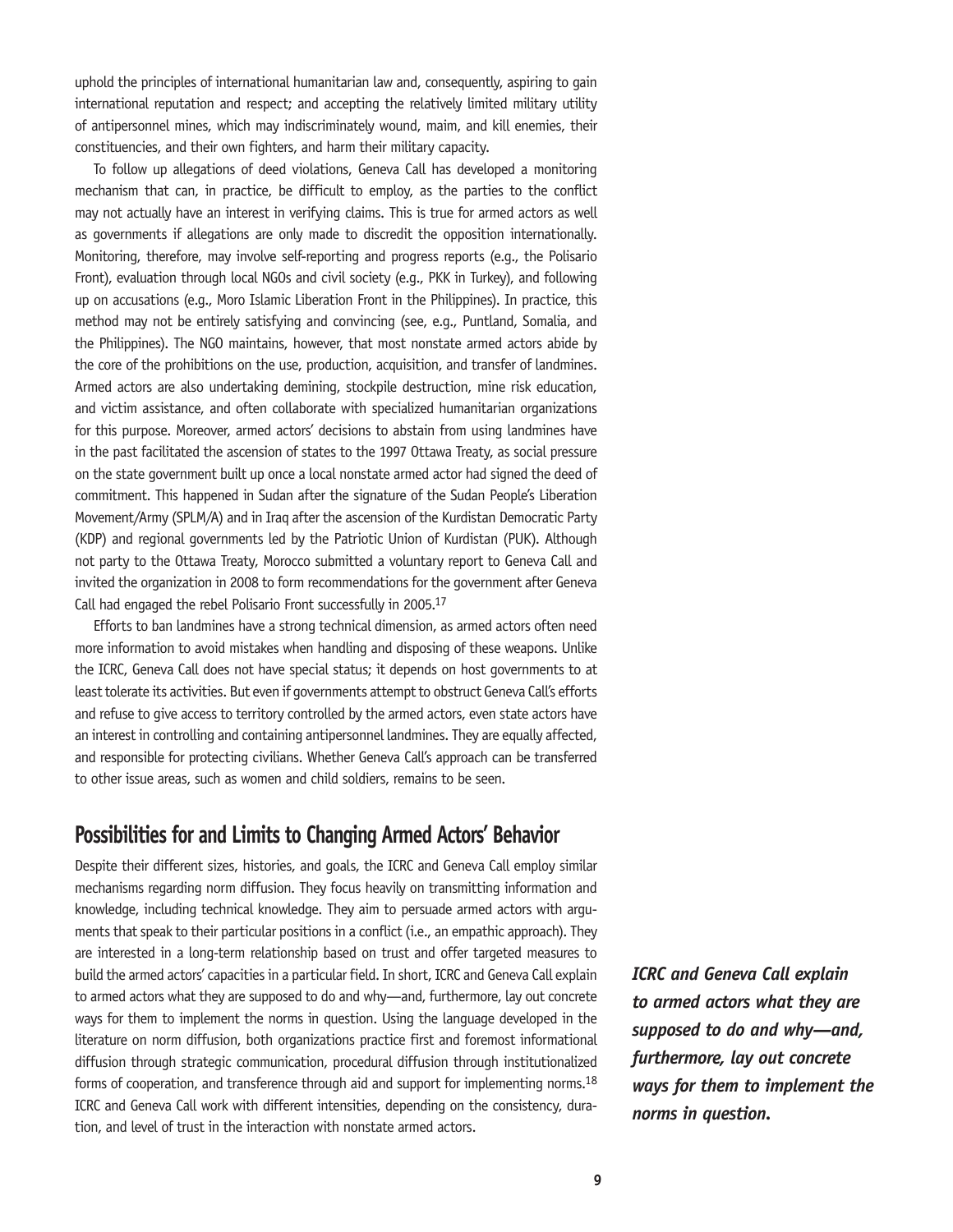Both organizations benefit from their reputations as neutral and independent actors, even if not all share this perception. The ICRC's reputation is supported by the activities of the national Red Cross societies and by their special status in international humanitarian law. For Geneva Call, the Swiss factor is significant, as the organization consciously uses Switzerland's reputation as a neutral country when inviting armed actors to talks and holding conferences with all deed signatories. This alone would not be possible in many other countries, if only for the difficulties of obtaining visas for members of armed actors. Moreover, the success of the ICRC and Geneva Call depends on how the interaction with armed actors has been established. The personal commitment of the NGO representatives, the cautious handling of the interlocutors, a willingness to demonstrate empathy, and the issue of which matters should be discussed first are extremely important. Experience has shown that it is more productive to begin dialogue with more practical matters rather than delving into abstract issues of international norms. This approach gives both sides an opportunity to assess and get to know each other. To start off talks, the ICRC has used inquiries into the condition of prisoners, requesting access to specific areas or a particular checkpoint along with the offer of humanitarian assistance.

Besides the organizations' credibility and independence, their flexible but principled approaches are one of their strengths because they can be adjusted to the situation of the individual nonstate armed actor. The organizations do not offer take-it-or-leave-it programs but gradual processes through which the armed actors become acquainted with international norms step by step. Thus, the decision about whether and which norms armed actors incorporate is not a precondition for further dialogue but the result of a long-term effort that begins with awareness training and convincing. After their first steps, the ICRC and Geneva Call have developed more or less formalized forms of cooperation, depending on the actors' willingness to be part of such a process. However, practice has also shown that the degree of formalization does not indicate an actor's degree of norm adherence. A declaratory public acknowledgement of international humanitarian norms and the deed signing remain important signals but do not allow for conclusions regarding how much actors have internalized norms.

The promise of success in an interaction with a nonstate armed actor depends on external factors that may be outside the NGOs' influence. First, the timing of first contact with the phase of the conflict is significant—success is more likely if there is an ongoing peace process with existing regulations that the ICRC and Geneva Call can build on. At the same time, both organizations endeavor to intensify contact with armed actors before violence escalates (again) and before the government restricts or completely prohibits access to the armed actor. ICRC experience, in particular, shows that the earlier a channel of communication can be opened with an armed actor, the sooner a trusted relationship can be established, and the sooner the actor feels that its grievances are being considered—potentially before the lines of conflict become hardened. Such a situation can be exploited to broach the issue of protecting civilians at an early stage, in the hope that such behavior persists even if the conflict intensifies. If a conflict has already escalated and the armed actor is already conducting military operations, a dialogue on humanitarian issues is less of a priority.

Second, much depends on armed actors' abilities to cooperate with organizations such as the ICRC and Geneva Call. Their willingness to do so tends to be greater the more anchored the armed actor is in society and the more support it requires from the population. In these cases, the armed actor probably has an interest in increasing its legitimacy among civilians. This is particularly true for politically and ideologically oriented actors led by politically ambitious individuals. Additionally, a somewhat coherent and hierarchical organizational and command structure is relevant, as well as, in the case of landmines, a somewhat stable control over territory. This structure includes effective leadership as well

*The organizations do not offer take-it-or-leave-it programs but gradual processes through which the armed actors become acquainted with international norms step by step.*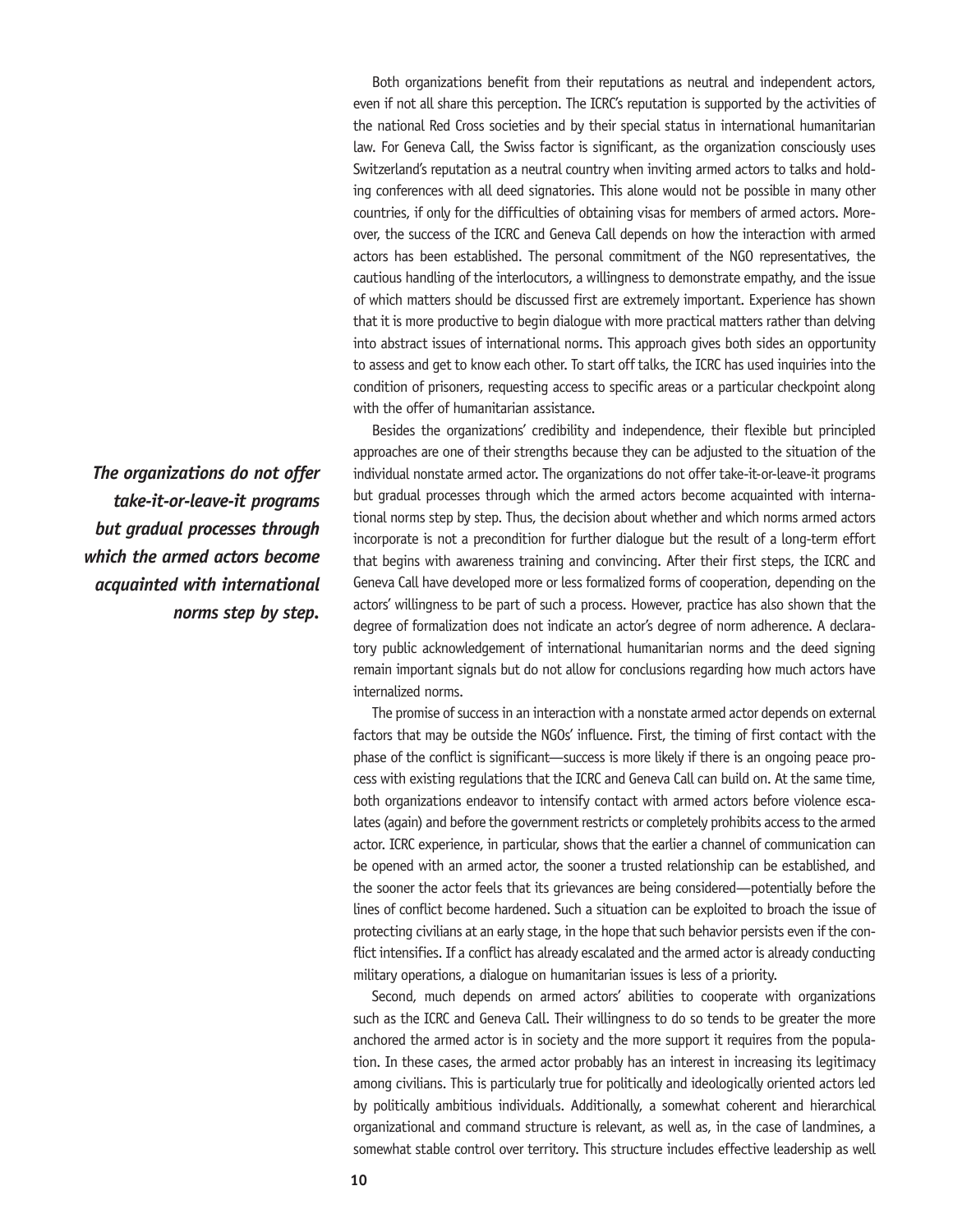as a regulated system for recruitment, education, and training that norm diffusion can build on. The more splintered and fragmented an armed actor, and the less assertive the leadership, the more unlikely it is that international humanitarian norms are understood, accepted, and complied with.

Both aspects touch on the issue of the sustainability of norm-diffusion processes. Although the ICRC—and Geneva Call even more so—aim to establish functioning monitoring mechanisms to supervise compliance with norms, both organizations are reaching their limits. This is due partly to the limited resources at their disposal compared with state actors. Both organizations also lack functioning sanctioning mechanisms because of their very nature. The only sanctions available to the ICRC and Geneva Call are to end any form of cooperation and publicly denounce violations of international norms. Both options have severe consequences as channels of communication are cut, contacts lost—potentially for a long time—and the possibilities diminished to at least partially improve security for the population. Additionally, such measures may negatively affect engagement with other nonstate armed actors. Thus, both the ICRC and Geneva Call sanction actors only in extreme cases.

The discrepancies between the declarations of nonstate armed actors and their actual behaviors spur the accusations—often made by governments—that armed actors are using NGOs solely to gain legitimacy and international recognition. Both the ICRC and Geneva Call know about this danger but have experiences with armed actors that put it in perspective. Often this sweeping argument is made to discredit the work of NGOs in general, mostly when the NGOs' engagement with armed actors is too successful from the government's perspective; it is not made when the engagement has no effect. Also, state actors often use this accusation to distract the international community from their own noncompliance with humanitarian norms. Furthermore, so ICRC and Geneva Call representatives argue, the gain in prestige for armed actors through cooperating with international NGOs is very small compared with the gains when armed actors change their behavior toward other (state) conflict actors, and particularly toward civilians. The problem for many states is not that NGOs fail in diffusing international norms with but that they help armed actors in a battle for the population's favor—and, thus, power in the country.

## **Conclusions and Recommendations**

The ICRC and Geneva Call approaches toward norm diffusion assume that nonstate armed actors are led by norms and values, which the organizations refer to in their statements and declarations. A fundamental reason for this assumption is that a number of nonstate armed actors value their public reputation, moral authority, and source of legitimacy, as well as the expectations that are put on them. For this reason, so the line of thought goes, their normative statements should be taken seriously and their behavior evaluated accordingly. Armed actors' self-awareness can be the start of a debate about norms and regulations, which is part of both the ICRC and Geneva Call approaches. The mechanisms these organizations have developed aim at pressuring armed actors to justify their actions. On an argumentative level, this justification becomes more difficult for the actors the more they have committed to humanitarian norms. For this reason, the declaratory acceptance of norms should be seen as a first step, opening the opportunity to entangle armed actors in an argument about the diffusion and internalization of norms—the same mechanism that is used to diffuse norms, such as human rights, among state actors.

However, the limits of the approach have also become apparent: It is more hazardous to employ the mechanism with regard to nonstate armed actors, who often need to take serious precautions for their security. Additionally, the mechanism appears particularly to

*The more splintered and fragmented an armed actor, and the less assertive the leadership, the more unlikely it is that international humanitarian norms are understood, accepted, and complied with.*

*The ICRC and Geneva Call approaches assume that a number of nonstate armed actors value their public reputation, moral authority, and source of legitimacy, as well as the expectations that are put on them.*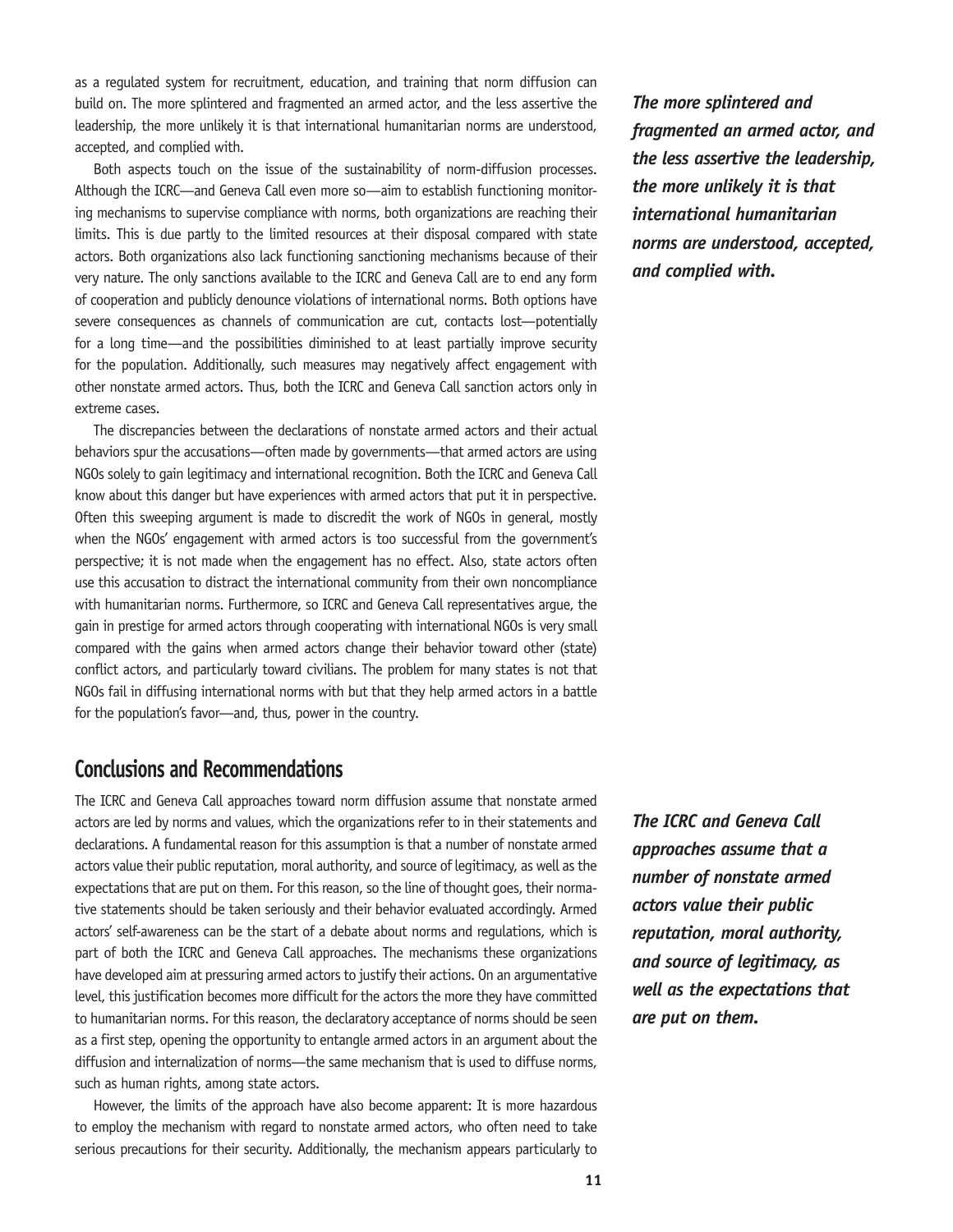affect a certain type of nonstate armed actor, namely those actors and leaders that follow a political program, see themselves as representatives of a distinct population, and are interested in providing governance in the territory controlled by them. These actors already anticipate a role in the state, either through revolution and regime change or separation. This profile suggests that NGOs can be far more effective working with classic rebel groups, clan chiefs, and militias than with terrorists, warlords, criminals, or mercenaries, who do not typically have such national-level political ambitions.

*External actors dealing with nonstate armed actors need to be aware of the existing range of approaches used by different actors in the field, as well as their possibilities and limits.* 

External actors dealing with nonstate armed actors need to be aware of the existing range of approaches used by different actors in the field, as well as their possibilities and limits. In any particular case, they need to know about the capabilities of all possible external actors, such as NGOs, to develop a joint effort or at least a complementing approach toward armed groups. The independent activities of NGOs in engaging nonstate armed groups in a humanitarian dialogue may facilitate a change of behavior, make such groups more approachable, and convey norms that other actors can build on, such as in future peace processes. In this respect, NGO activities may well work toward stabilization and peacebuilding even if they remain entirely independent of state efforts. However, the regulations set down in the U.S. Patriot Act specifically make it illegal for any U.S.-based civil society organization to interact with armed groups on the U.S. government's list of foreign terrorist organizations, let alone transfer knowledge to them, even if this knowledge addresses human rights norms and international humanitarian law. The so-called material support law, as part of the Patriot Act, bans any expert advice, defined as "advice or assistance derived from scientific, technical or other specialized knowledge," that would counsel groups to abandon terrorism or to use legal and peaceful means to achieve political change.<sup>19</sup> This argument was upheld in a U.S. Supreme Court ruling on June 21, 2010, which confirmed the ban on training, personnel, service, and expert advice and assistance to any group on the State Department list of terrorist organizations.20 The court ruled that even advice intended to be used for peaceful purposes amounted to material support for terrorism. This expanded definition of terrorism and terrorists actively prevents U.S. NGOs from helping to reduce indiscriminate violence by armed groups. Similar problems may occur regarding the lists of terrorist organizations set up by the United Nations, the European Union, and individual countries, although no other court has issued judgments or rulings on these matters yet.

The successes that organizations such as the ICRC and Geneva Call have achieved through their norm-diffusion approach reveal the deficiencies and shortcomings of the onedimensional view of nonstate armed actors conveyed in the global war on terror. This view makes little sense conceptually and is shortsighted politically. It is necessary to differentiate among types of armed groups independent of U.S. antiterrorism efforts and to develop more flexible operational procedures that include NGO activities early on. Revising U.S. policy and legislation is advisable to allow, in particular, U.S.-based and international NGOs to use norm diffusion to reduce violence.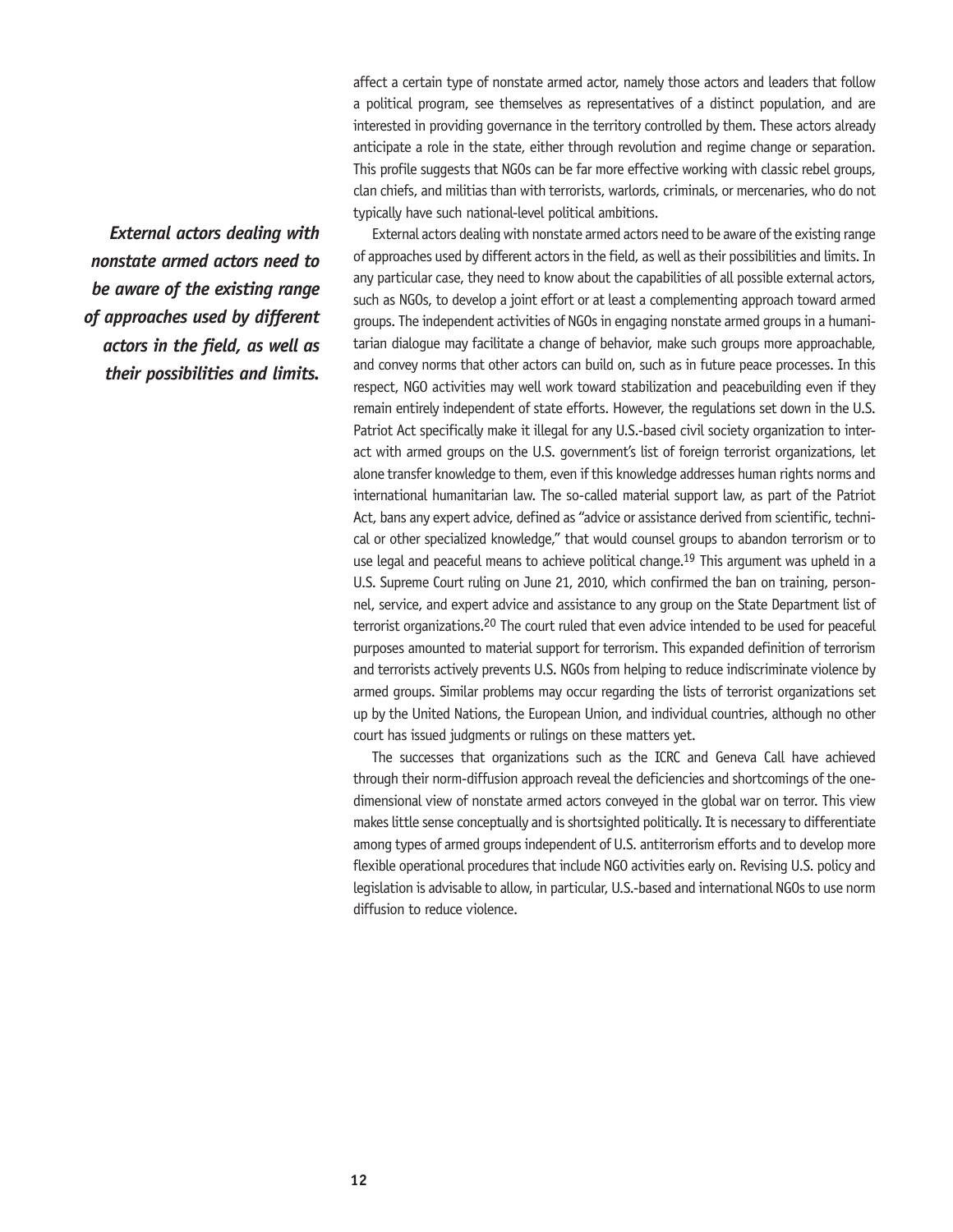## **Notes**

- 1. A German edition of this paper was published as Claudia Hofmann and Ulrich Schneckener, "Verhaltensänderung durch Normdiffusion? Die Ansätze von IKRK und Geneva Call im Umgang mit bewaffneten Gruppen," *Die Friedens-Warte—Journal of International Peace and Organization* 85, no. 4 (2010), 73–98.
- 2. Véronique Dudouet, "Mediating Peace with Proscribed Armed Groups," Special Report no. 239, United States Institute of Peace, Washington, DC, 2010; Ulrich Schneckener, "Spoilers or Governance Actors? Engaging Armed Non-State Groups in Areas of Limited Statehood," SFB Working Papers no. 21, Berlin, October 2009.
- 3. Claudia Hofmann, "Engaging Non-State Armed Groups in Humanitarian Action," *International Peacekeeping* 13, no. 3 (2006), 396–409.
- 4. Legally, the ICRC is a private association formed under the Swiss civil code. Internationally, however, the ICRC enjoys the status of a legal entity under international humanitarian law and is, therefore, different from conventional NGOs.
- 5. See Leonard S. Rubenstein and Melanie D. Bittle, "Responsibility for Protection of Medical Workers and Facilities in Armed Conflict," The Lancet, no. 375 (January 2010), 329–340; Kathleen Newland, "Refugee Protection and Assistance," in P.J. Simmons and Chantal de Jonge Oudraat, eds., *Managing Global Issues: Lessons Learned* (Washington, DC: Carnegie Endowment for International Peace, 2001), 508–33.
- 6. See Jörn Grävingholt, Claudia Hofmann, and Stephan Klingebiel, *Development Cooperation and Non-State Armed Groups* (Bonn: Deutsches Institut für Entwicklungspolitik, 2007).
- 7. Mary Anderson, *Do No Harm: How Aid Can Support Peace—Or War* (Boulder: Lynne Rienner, 1999).
- 8. Particularly during the height of the war in Afghanistan, NGOs suffered increased attacks by nonstate armed actors. See the Afghanistan NGO Safety Office, ANSO Quarterly Data Reports, http://www.afgnso.org/index\_files/ Page595.htm. While this trend has often been attributed to a loss of humanitarian space after increased civilmilitary cooperation on the ground, incidences of looting, blackmail, intimidation, and kidnappings of members of civil society organizations in conflict countries are common.
- 9. See also Tobias Debiel and Monika Sticht, *Towards a New Profile? Development, Humanitarian and Conflict-Resolution NGOs in the Age of Globalization* (Duisburg: Institut für Entwicklung und Frieden, 2005).
- 10. Margaret E. Keck and Kathryn Sikkink, *Activists beyond Borders: Advocacy Networks in International Politics* (Ithaca, NY: Cornell University Press, 1998).
- 11. See Larry A. Dunne and Louis Kriesberg, "Mediating Intermediaries: Expanding Roles of Transnational Organisations," in Jacon Bercovitch, ed., *Studies in International Mediation: Essays in Honor of Jeffrey Z. Rubin* (London: Palgrave, 2002), 194–212.
- 12. See Article 5.2 (g) of the Statutes of the International Red Cross and Red Crescent Movement, http://www.icrc. org/eng/resources/documents/misc/icrc-statutes-080503.htm.
- 13. ICRC, *Integrating the Law* (Geneva: ICRC, 2007). See also Lisbeth Zegveld, *The Accountability of Armed Opposition Groups in International Law* (Cambridge: Cambridge University Press, 2002).
- 14. ICRC, *Increasing Respect for International Humanitarian Law in Non-International Armed Conflicts* (Geneva: ICRC, 2008), 30–31.
- 15. International Campaign to Ban Landmines (ICBL), *Landmine Monitor Report 2009: Toward a Mine-Free World*  (Ottawa: Mines Action Canada, 2009), http://www.the-monitor.org/lm/2009/res/Landmines\_Report\_2009.pdf; Anki Sjöberg, *Armed Non-State Actors and Landmines 1: A Global Report Profiling NSAs and their Use, Acquisition, Production, Transfer, and Stockpiling of Landmines* (Geneva: Geneva Call, 2006).
- 16. See Geneva Call, "Anti-Personnel Mines and Armed Non-State Actors," http://www.genevacall.org/Themes/ Landmines/landmines.htm.
- 17. Geneva Call, Annual Report 2008 (Geneva: Geneva Call, 2008), 17, http://www.genevacall.org/resources/annualreports/f-annual-reports/2001-2010/gc-annual-report-2008.pdf.
- 18. Ian Manners, "Normative Power Europe: A Contradiction in Terms?" *Journal of Common Market Studies* 40, no. 2 (2002), 235–58.
- 19. Editorial, "Redefining 'Support' of Terrorism," *Los Angeles Times,* February 20, 2010, http://articles.latimes. com/2010/feb/20/opinion/la-ed-material20-2010feb20.
- 20. Holder, Attorney General, et al. v. Humanitarian Law Project et al., June 21, 2010, http://www.supremecourt.gov/ opinions/09pdf/08-1498.pdf.